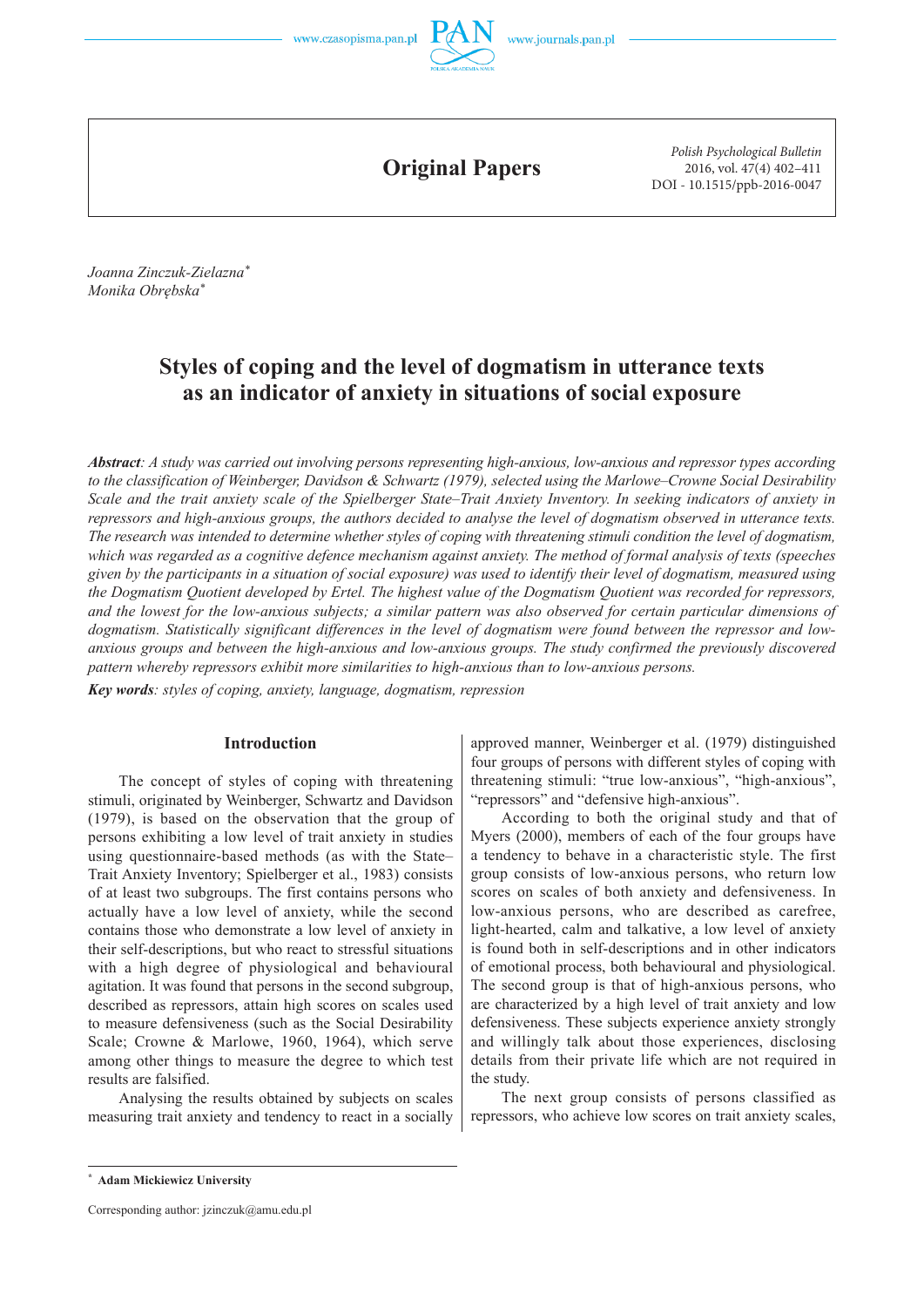but high scores on scales for defensiveness. They are described as punctual, polite, definite and clipped in their utterances, and willing to follow instructions. The final group consists of defensive high-anxious persons, who record high results on scales both for trait anxiety and for defensiveness. This last group is so far the least well known; it consists of persons who express discomfort in situations involving the disclosure of information required in studies, and feel embarrassment and worry.

Weinberger, Schwartz and Davidson (1979) thus developed a new way of conceptualizing the mechanism of repression. They proposed to consider it within the categories of the personality dimension, as one of the styles of coping with threatening stimuli, namely the repressive coping style. This approach to the study of repression, a concept introduced to psychology by Sigmund Freud<sup>1</sup>, brought many results that were interesting from a theoretical standpoint. It involves treating repression as a personality variable and relating individual differences in the trait to the behaviours associated with it. Many important advantages of such an approach can be listed: it uses the precise methods characteristic of cognitive psychology, while clinical observations are replaced by experiments, regarding which Eagle (2000, p. 168), for example, states that the phenomena studied in them are highly similar to the mechanism of repression as understood psychoanalytically.

This method of operationalization of repression grew out of work on perceptual defense, which led to the identification of a group of individuals classed as repressors, as measured by high scores on the Repression– Sensitization Scale constructed by Byrne (1961). This group has a higher perception threshold for threatening stimuli. On the other hand, persons using the mechanism of sensitization (sensitizers), who obtain low scores on the latter scale, exhibit perceptive vigilance, with lower thresholds for emotionally threatening stimuli.

Analogously, Weinberger et al. described persons with a repressive coping style as having a tendency to block out the perception of a threat, denying the experience of negative affect and demonstrating a tendency to see themselves in a positive light. The results of studies in this area show that repressors have little tendency to experience anxiety consciously (during a stressful task), but at the same time exhibit a high level of anxiety through physiological and behavioural indicators (e.g. Asendorph & Scherer, 1983; Derakshan & Eysenck, 1997, 2001a, 2001b). Many researchers assume that repressors perform defensive self-deception strategies which are automatic and unconscious. However, some researchers (Baumeister & Cairns, 1992; Darkshan & Eysenck, 1999, 2005) state that people described as repressive may in some situations consciously estimate their level of anxiety below that actually experienced, manifesting other-deception or impression management strategies.

Issues of anxiety particularly that of the mutual relationship between the dimension of trait anxiety and emotional behaviours, would appear to be of key importance for understanding the way of functioning of people representing the coping styles described by Weinberger et al. (op. cit.). Many studies have shown that these are persons with anxiety levels higher than or similar to those of persons who declare a high level of anxiety. The inconsistent portraits obtained of individuals with a repressive coping style are a result of their investment in maintaining an image of themselves as people who are unsusceptible to negative emotions and defending themselves against assertions which contradict that image.

It has been shown in many studies that people of repressor type avoid negative affect (see Myers, 2000; Myers, 2010; Myers & Derakshan, 2004, for reviews). In comparison with non-repressors, they have worse memories of negative events from childhood and adolescence (Davis & Schwartz, 1987; Myers & Brewin, 1994), and have worse recall of negative material in both intentional and incidental learning paradigms (Myers & Brewin, 1995; Myers & Derakshan, 2004).

In seeking indicators of anxiety in repressors, researchers have usually used methods which measure a physiological aspect of emotion such as heart rate (e.g. Newton & Contrada, 1992) or various types of expressive behaviour such as facial expression (e.g. Zinczuk, 2008). In our research, we decided to analyse texts produced by subjects, which may, outside their conscious control, reveal their state of anxiety. An analysis was made of the utterance texts of three groups of subjects, selected according to the criteria of Weinberger, Schwartz and Davidson (1979) – low-anxious persons, persons with a repressive coping style, and high-anxious persons – in order to compare their levels of dogmatism, measured by a version of the Dogmatism Quotient of Suitbert Ertel (1985, 1986, 1972) adapted for the Polish language. This indicator refers to attempts to find structural characteristics of linguistic expressions which reflect the cognitive property that Milton Rokeach called dogmatism.

# **Dogmatism as a complex of defensive cognitive reactions against anxiety**

The concept of dogmatism as presented in 1960 by Rokeach is one of the earliest psychological theories to concentrate on the formal aspect of beliefs and their role in the thinking and behaviour of individuals and groups. In his now classic work *The Open and Closed Mind*, Rokeach drew attention to the possible similarity in way of thinking between persons who differ markedly in terms of the content of their accepted beliefs. This similarity concerns their attitude to a belief system differing from

<sup>&</sup>lt;sup>1</sup> Freud described repression as a basic defence mechanism entailing an involuntary escape from the awareness of a threatening thought, idea, feeling or desire. This process requires a constant input of energy, and occurs when there exists a conflict between the pleasure drive and requirements (such as moral ones) which run counter to that drive. According to the founder of psychoanalysis, repression makes it possible to avoid anxiety and unpleasantness, but on the other hand leads to a deformed perception that makes it difficult or impossible to solve the problem, and also prevents the unloading of the excess of stimulation generated by drives and desires (Freud & Breuer, 1986; Freud, 1997).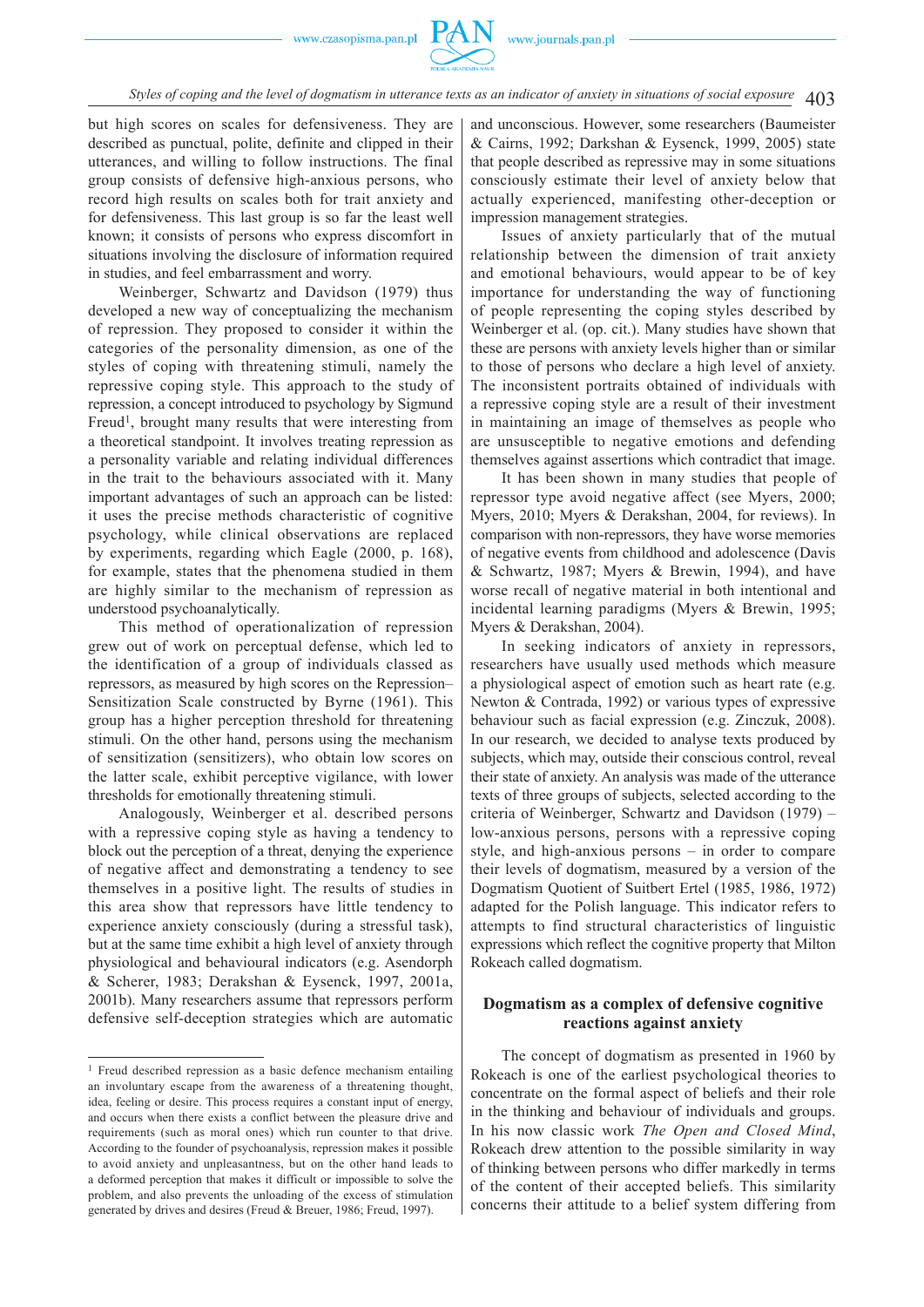

*Joanna Zinczuk-Zielazna, Monika Obrębska* 404

their own, and can be described in the dimension of openness or closedness of mind. A belief system is more closed (dogmatic), the more the person's views are isolated from each other, which is reflected in the simultaneous acceptance of views that are logically inconsistent or lead to inconsistency; the more the differences between systems of accepted and rejected views are exaggerated and the similarities diminished; and the stronger is the person's aversion to and criticism of unaccepted views, where the social reality and factual situation are viewed in categories of threat.

In Rokeach's view, all of these properties of belief systems have a common causal basis: they are a complex of defensive cognitive reactions serving to protect against anxiety. A study by Rokeach showed that high-anxious persons have a higher level of dogmatism than low-anxious persons. A dogmatic belief structure thus fulfils a defensive function, and serves less to understand the world: "A closed system is nothing else but a set of protective mechanisms organized in order to create a cognitive framework that acts as a shield for the sensitive mind" (Rokeach, 1960, p. 70).

The aim of a dogmatic belief system is primarily to reduce anxiety by the selection of new information and the elimination of information which might be threatening. The stronger is the feeling of threat, the stronger is the tendency to accept uncritically the views of positive authorities, and consequently to evaluate all views in the light of their similarity to views professed. Dependence on the source rather than the content of information leads to an acceptance of internal contradictions between beliefs, exaggeration of the differences and rejection of views that do not agree with one's own. The level of anxiety is thereby reduced, and the individual's belief system becomes increasingly rigid<sup>2</sup> and schematic, uncritical and resistant to change. A dogmatic belief system also makes it harder to solve new problems that require a break from previous habits or schemes of thinking. It is also linked to an aversion to performing tasks that require a new way of thinking, and to a reduced ability to make syntheses of previous observations.

A possible source of anxiety in dogmatic persons, according to Rokeach, is experience from childhood, particularly a fear of expressing negative or ambivalent feelings towards their parents. There are nonetheless other possible explanations of the link between glorification of the parents and dogmatism. Malewski (1961) believes, for example, that persons who have a high sense of threat and who consequently think dogmatically do not speak about negative features of their parents in tests. They also do not wish to allow unfavourable characterizations of their own family into their consciousness, as this might increase their anxiety, in connection with the threat to their good image. Repression of hostile feelings towards the parents would therefore be, in Malewski's view, not so much a cause

of anxiety in dogmatic persons, but rather an effect of anxiety, the cause of which is not necessarily childhood experience.

Rokeach also showed that situations giving rise to threats lead to similar effects of dogmatization of beliefs as does anxiety as a permanent personality trait resulting from early childhood experiences. This remains the case for at least as long as the threat persists. For example, the decisions adopted by successive ecumenical councils of the Catholic Church were found to be more dogmatic when in the preceding period there had been perceived a greater threat to that institution. The dogmatism of the decisions was measured by the degree of the sanctions laid down for those who did not accept them and the rank of the authorities appealed to.

At the same time, as Rokeach notes, the more closed (dogmatic) is a person's belief system, the greater the threat that will be felt by that person in the world around them. Internal anxiety is therefore subject to externalization and may lead to a deformation of reality, creating only an "appearance" of understanding the world (Rokeach, 1960, p. 60).

The effect of anxiety on the level of dogmatism, regarded as a cognitive defence mechanism, has been the subject of many research studies and theoretical analyses (Rappaport, 1978, 1979; Redfering, 1979; Johnson, 2010). Contemporary studies on dogmatism have also confirmed that dogmatic persons demonstrate a significantly higher level of aggression, hostility and dissatisfaction than those not classed as dogmatic (Heyman, 1977; Sexton, 1983; Crowson, 2009; Johnson, 2010). They more often feel socially alienated, and are characterized by worry, a low sense of their own value, distrust, and lack of spontaneity and flexibility (Martin, Staggers, & Anderson, 2011).

Johnson (2010) treats dogmatism simply as a personality trait which can be described in cognitive, emotional and behavioural dimensions. The cognitive aspect is characterized by the following properties: intolerance of ambiguity, defensive cognitive closure, rigid certainty, compartmentalization, and lack of personal insight. In describing the emotional dimensions of dogmatism there are three key emotions: anxiety, fear and anger, while the behavioural dimension is manifested by a preoccupation with power and status, glorification of the in-group and vilification of the out-group, dogmatic authoritarian aggression or dogmatic authoritarian submission, and arrogant, dismissive communication.

Rokeach's concept and its contemporary developments are also referred to by Ertel (1986), who created an original method of content analysis, called the Dogmatism Quotient. In Ertel's view, this indicator may reveal such cognitive predispositions as a tendency towards closure, joining together, perfection and order. It is expressed by the proportion of lexemes in group A (such as *always*, *never*, *everyone*, *everything*, *nobody*, *totally*, *absolutely*, *without doubt*, *must*, *should*, *mustn't*, *necessarily*, etc.) to those in the contrasting group B (such as *sometimes*, *rarely*, *many*, *few*, *almost*, *hardly*, *may*, *doubtful*, *also*, *most probably*, etc.). In Ertel's research these lexemes were assigned to

<sup>2</sup> Rokeach (1960, p. 183) distinguishes between rigid and dogmatic thinking. The first refers to resistance to change of an individual belief, while the second refers to resistance to change in an entire belief system.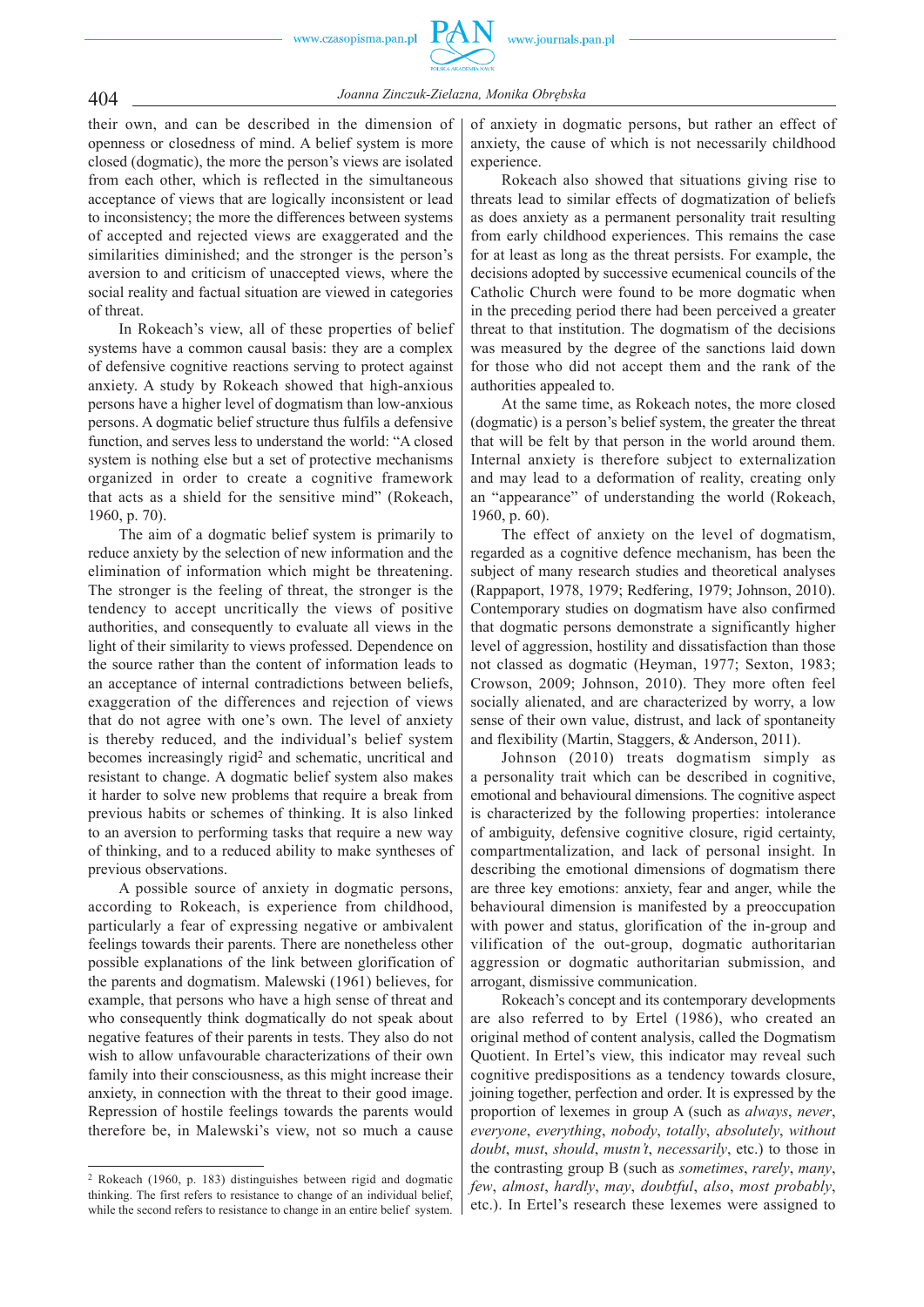

405 *Styles of coping and the level of dogmatism in utterance texts as an indicator of anxiety in situations of social exposure*

six semantic linguistic dimensions: 1) alwaysness – not alwaysness (such as *always*, *constantly*, *usually* – *once*, *sometimes*, *diversely*); 2) allness – not allness (such as *each*, *everybody*, *any* – *possibly*, *a certain amount*, *rarely*); 3) extremeness – moderateness (such as *never*, *nobody*, *maximum – a little*, *middling*, *to a certain degree*); 4) certainty – uncertainty (such as *for sure*, *without fail*, *evidently – probably*, *as if*, *doubt*); 5) exclusion – inclusion (such as *separately*, *different*, *alien – together*, *in common*, *joint*); 6) necessity – possibility (such as *necessarily*, *must*, *to order – one may*, *it's possible to*, *probably*). The first extreme mentioned in each case is the diagnostic for dogmatic thinking, and describes such properties of language and thought as resistance to change (alwaysness), high level of generality (allness), extremity, intensity, radicalism (extremeness), belief in the correctness of one's views, decisiveness and firmness (certainty), closure, rigidity and isolation (exclusion), and feeling of compulsion and impossibility of choice (necessity). Ertel clearly refers here to Rokeach's theory, and in particular such features of belief systems as rigidity, resistance to change, exaggeration of differences, radicalism of judgments and strong belief in their correctness, and their internal isolation and closure to influence.

The Dogmatism Quotient is the best-known and most frequently cited of Ertel's indicators (Baruffol, 1980; Schwibbe, 1983; Damaske, 2000; McKenny, 2005). Ertel himself also devoted particular attention to it, making it the subject of the largest number of his papers. For example, he computed its value for texts produced by the same person at different times: he used it to compare speeches made by Hitler before and after he came to power, and texts written by Kant in various periods of his life, obtaining a marked rise in the Dogmatism Quotient as Hitler's power rose and as the views of the great philosopher matured. According to Ida Kurcz (2011), a high Dogmatism Quotient is found for many texts having the nature of propaganda. For example, Ertel analysed German press reports from the time of the building of the Berlin Wall, and found that the value of the index increased significantly in that period compared with the years preceding that event.

Compared with the best-known methods for investigating dogmatism, such as Rokeach's D Scale (1960) and Altemeyer's DOG Scale (1996), Ertel's method has the advantage that it does not examine the dogmatic attitude in a direct and declarative manner. Its goal is to "penetrate the inner world of meanings" of the narrator, which is hidden beneath the "structured sequence of stimuli" constituted by the linguistic material (Paluchowski, 2010, p. 59).

In our study we decided to look at texts produced by participants, which may, outside their conscious control, reveal their state of anxiety, as expressed by a higher level of dogmatism in the texts. We assumed that the higher level of state anxiety in high-anxious persons and repressors would bring about a higher degree of dogmatism in the structure of their texts (measured by Ertel's Dogmatism Quotient) in comparison with low-anxious persons. It may also seem that repressors, who have a low tendency to experience anxiety consciously even when it is at a high level, do not have such possibilities of releasing and coping with anxiety as do high-anxious persons who are conscious of their own anxiety. This may lead to a greater degree of rigidity and extremeness in the structure of their texts. These considerations led us to propose the following research hypotheses:

- $H_1$  There exist differences in DQ values between lowanxious persons on one hand and high-anxious persons and repressors on the other: the DQ is lower among low-anxious persons and higher among high-anxious persons and repressors.
- $H<sub>2</sub>$  There exist differences in DQ values between highanxious persons and repressors: the DQ is lower among high-anxious persons and higher among repressors.

### **Method**

### **Participants**

To verify the above hypotheses, a two-stage study was carried out. In the first stage, a questionnaire survey was used to select groups of persons with particular coping styles as described by Weinberger et al. (1979). The respondents were 570 students on 14 different study courses (special teacher training, general teacher training, philosophy, political science, cognitive science, biology, geography, environmental protection, Polish language, English language, history, music, history of art, archaeology). The subjects' average age was 21, and all of them were Polish. The respondents completed the Spielberger et al. Trait Anxiety Scale as adapted for Polish by Wrześniewski et al. (2002) and the Marlowe– Crowne Social Approval Scale as adapted for Polish by Siuta (1989).

The laboratory testing stage involved 90 women (men will be tested in a separate study), each selected and classified in one of the three groups – repressors (30 persons), high-anxious (30 persons) and low-anxious (30 persons) – based on results attained on the Spielberger et al. Trait Anxiety Scale and the Marlowe–Crowne Social Approval Scale, when they differed from the mean by one standard deviation. Because cluster analysis by the k-means method did not indicate a characteristic cluster for defensive high-anxious persons, that group was not included in the study.

# **Procedure**

Participants ( $N = 90$ ) were assigned a task which might be potentially stressful – to give a speech lasting for several minutes in front of an audience consisting of two expert psychologists. The speech was to concern features of the subject's personality which the subject liked and disliked. Each subject had approximately 10 minutes to prepare the speech, and then went into a different room in which the audience was waiting. After the stage of speaking freely, the subject was asked eight standard questions (the same for all participants) by members of the audience:

• Is there any other feature of your personality that you do not like?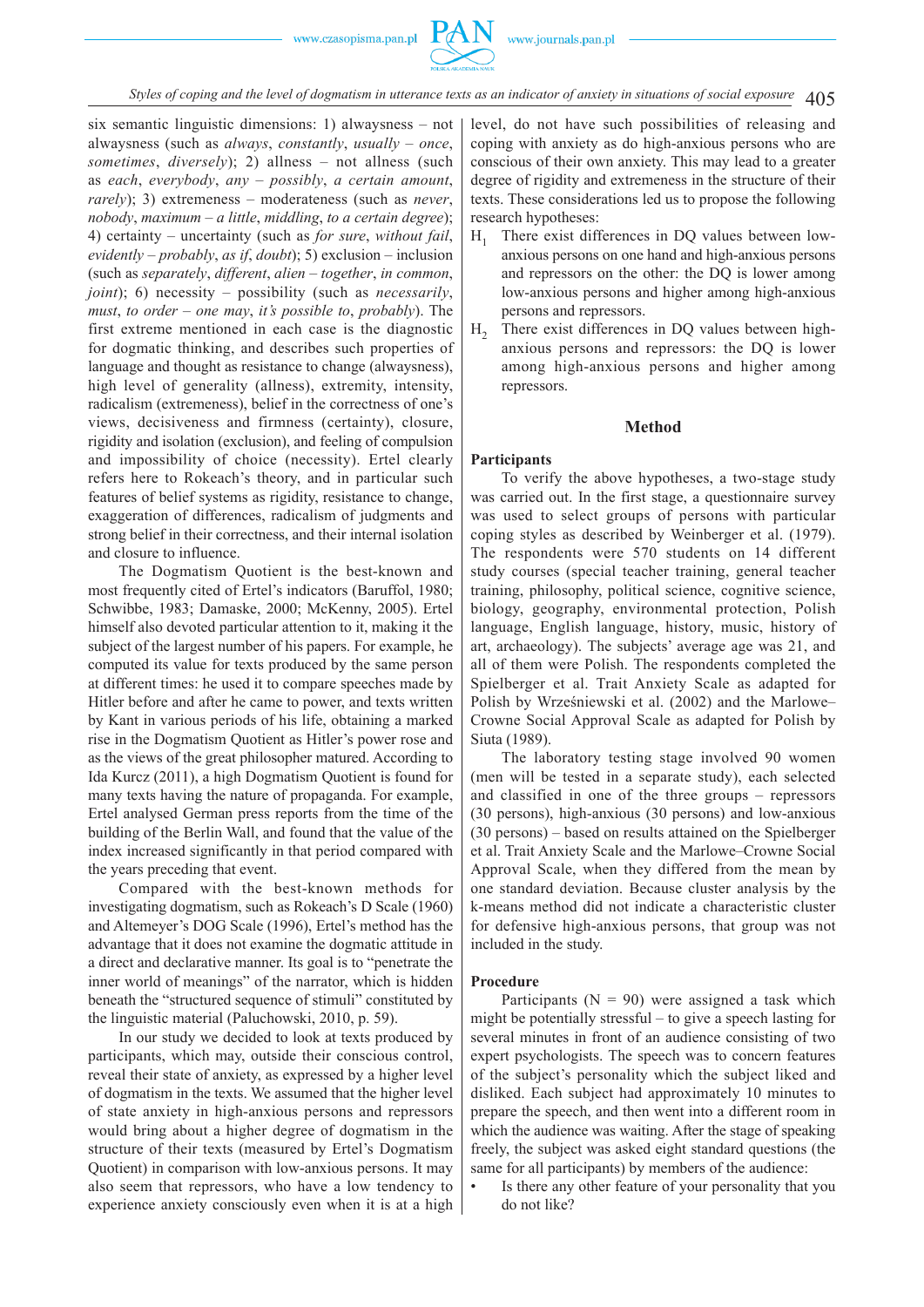# *Joanna Zinczuk-Zielazna, Monika Obrębska* 406

- Is there any other feature of your personality that you like?
- In your opinion, what features do people like about you?
- In your opinion, what features do people not like about you?
- Please reveal some negative aspect of yourself that your friends are not aware of.
- Do you consider yourself attractive?
- Is this conversation difficult for you?
- Do you want to add something?

The speech was recorded with the use of a digital video camera, the presence of which constituted another potential stress factor. All study participants were informed about the video recording before the experiment and provided written consent.

# **Measuring techniques**

The texts of the recorded speeches were transcribed in the format used by the Transcriber program. They were analysed using the UAM Text Tools package, created at Adam Mickiewicz University's Faculty of Mathematics and Information Science (Obrębski and Stolarski, 2006). Each word was labelled with information about its part of speech and morphological attributes (number, gender, person) using data from the Polex/PMDB electronic morphological dictionary (Vetulani, Walczak, Obrębski, & Vetulani, 1988).

Identification of dogmatic and non-dogmatic expressions used by the participants was performed using a list of 260 words (131 dogmatic and 129 non-dogmatic) developed in a study by Obrębska and Nowak (2011) and Obrębska (2013). The computer labelling was supplemented by manual verification, which enabled the list to be extended to include new dogmatic and non-dogmatic expressions that had not been previously identified. These expressions were presented to five experts with backgrounds in psychology and language study, whose task it was to assign them to Ertel's categories. The original list of 260 words (Obrębska & Nowak, 2011; Obrębska, 2013) was extended by the 51 words and expressions – 24 dogmatic and 27 non-dogmatic – that attained a satisfactory level of agreement among the experts.

Ertel's original method of calculating the Dogmatism Quotient was based on the proportion of the number of lexemes from group A, being diagnostic for dogmatism, to the number from the contrasting group B. In our study, instead of simply counting occurrences of words, a weighted sum was computed. Each word carried a weight of 3, 4 or 5, corresponding to the number of the experts who had classified the word in the relevant group. Words with weights lower than 3 were considered not to be diagnostic for dogmatism. The value of the quotient for a given dimension was therefore most strongly influenced by those words for which the level of agreement among the experts was the highest.

The value of the quotient for a given dimension was computed (separately for each subject) as the sum of the weights of dogmatic words for that dimension divided by the sum of the weights of all words (dogmatic and nondogmatic) for that dimension. The result was then averaged within the three groups of subjects: low-anxious (la), repressors (r) and high-anxious (ha). Values of standard deviation were then computed, and analysis of variance (one-way ANOVA) was performed using Tukey's *post hoc*  HSD test. The value of the overall Dogmatism Quotient was calculated in the same way, taking account of words from all of the dimensions.

# **Results**

The reliability of the questionnaires, measured using Cronbach's Alpha, was satisfactory:

- for the Spielberger et al. Trait Anxiety Scale as adapted for Polish by Wrześniewski et al. (2002),  $\alpha = 0.87$ ;
- for the Marlowe–Crowne Social Approval Scale as adapted for Polish by Siuta (1989),  $\alpha = 0.74$ .

Ertel's one-factor model of the Dogmatism Quotient, consisting of six semantic linguistic dimensions, was examined. Exploratory factor analysis (Principal Component Analysis, Oblimin rotation, without specifying the number of factors to extract) showed not the postulated one but two factors (see Tables 1 and 2). These two factors explain 59.98% of the total variance. The dimension of exclusion was removed from the Dogmatism Quotient and treated separately.

| Component |              | <b>Initial Eigenvalues</b> |              | <b>Extraction Sums of Squared Loadings</b> |               |              |  |  |
|-----------|--------------|----------------------------|--------------|--------------------------------------------|---------------|--------------|--|--|
|           | <b>Total</b> | % of Variance              | Cumulative % | <b>Total</b>                               | % of Variance | Cumulative % |  |  |
|           | 2.543        | 42.378                     | 42.378       | 2.543                                      | 42.378        | 42.378       |  |  |
| 2         | 1.056        | 17.600                     | 59.978       | 1.056                                      | 17.600        | 59.978       |  |  |
| 3         | 0.870        | 14.499                     | 74.477       |                                            |               |              |  |  |
| 4         | 0.634        | 10.561                     | 85.038       |                                            |               |              |  |  |
| 5         | 0.551        | 9.175                      | 94.213       |                                            |               |              |  |  |
| 6         | 0.347        | 5.787                      | 100.000      |                                            |               |              |  |  |
|           |              |                            |              |                                            |               |              |  |  |

Source: authors' work.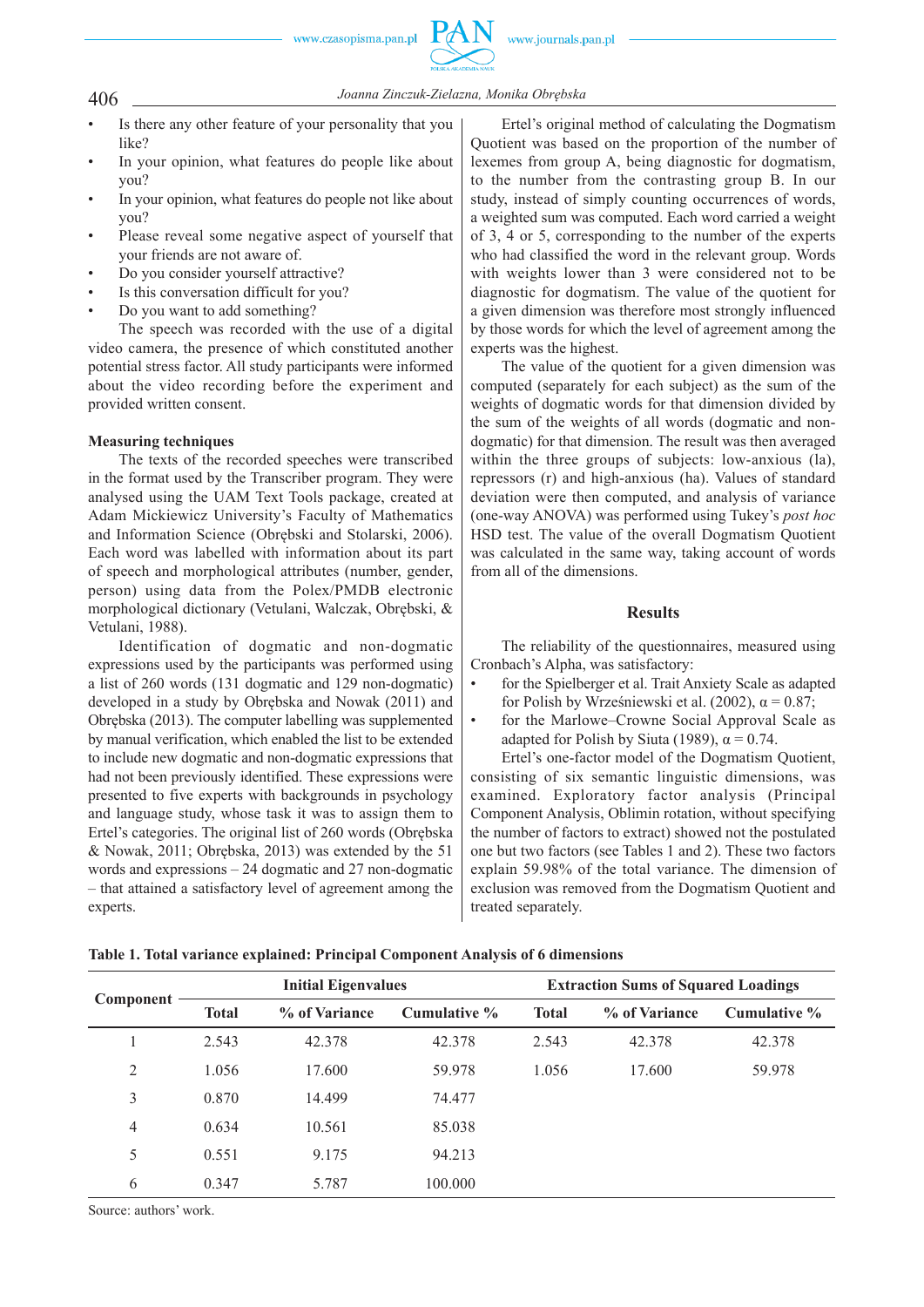

407 *Styles of coping and the level of dogmatism in utterance texts as an indicator of anxiety in situations of social exposure*

**Table 2. Pattern matrix: Principal Component Analysis of 6 dimensions; rotation method: Oblimin with Kaiser normalization**

| <b>Dimensions</b> | <b>Component 1</b> | <b>Component 2</b> |
|-------------------|--------------------|--------------------|
| Alwaysness        | 0.783              | $-0.249$           |
| <b>Allness</b>    | 0.642              | 0.056              |
| Extremeness       | 0.701              | $-0.112$           |
| Certainty         | 0.588              | 0.312              |
| Exclusion         | $-0.011$           | 0.947              |
| Necessity         | 0.797              | 0.134              |
|                   |                    |                    |

Next, exploratory factor analysis of the 5 dimensions was conducted (Principal Component Analysis with Oblimin rotation). This time, the total explained variance was 50.15%. The 5 dimensions of dogmatism are parts of the one-factor model.

Mean values and standard deviations of the dimensions of dogmatism obtained for each group are given in Table 5. The last column (DQ) contains the overall result for the Dogmatism Quotient.

The mean values of the Dogmatism Quotient obtained for the particular groups are shown in Graph 1. The differences between groups were significant:  $F(2.87) = 7.853$ ,  $p < 0.001$ . The most homogeneous group, with the smallest scattering of results, was found to be the repressors, while the largest standard deviation was

| Table 3. Total variance explained: Principal Component Analysis of 5 dimensions |  |  |  |
|---------------------------------------------------------------------------------|--|--|--|
|---------------------------------------------------------------------------------|--|--|--|

| Component |              | <b>InitialEigenvalues</b> |              | <b>Extraction Sums of Squared Loadings</b> |               |              |  |
|-----------|--------------|---------------------------|--------------|--------------------------------------------|---------------|--------------|--|
|           | <b>Total</b> | % of Variance             | Cumulative % | <b>Total</b>                               | % of Variance | Cumulative % |  |
|           | 2.514        | 50.287                    | 50.287       | 2.514                                      | 50.287        | 50.287       |  |
| 2         | 0.906        | 18.126                    | 68.413       |                                            |               |              |  |
| 3         | 0.652        | 13.044                    | 81.457       |                                            |               |              |  |
| 4         | 0.585        | 11.694                    | 93.151       |                                            |               |              |  |
| 5         | 0.342        | 6.849                     | 100.000      |                                            |               |              |  |

Source: authors' work.

**Table 4. Pattern matrix: Principal Component Analysis of 5 dimensions, rotation method: Oblimin with Kaiser normalization**

| <b>Dimensions</b> | <b>Component 1</b> |
|-------------------|--------------------|
| Alwaysness        | 0.729              |
| Allness           | 0.645              |
| Extremeness       | 0.683              |
| Certainty         | 0.658              |
| Necessity         | 0.818              |
|                   |                    |

**Graph 1. Mean values of the Dogmatism Quotient obtained by high-anxious (ha), repressive (r) and low-anxious (la) groups**



**Table 5. Means and standard deviations for particular dimensions of dogmatism obtained by high-anxious (ha), repressive (r) and low-anxious (la) groups**

| Group | <b>Allness</b> | <b>Necessity</b> | <b>Extremeness</b> | <b>Alwaysness</b> | <b>Certainty</b> | DO.        |
|-------|----------------|------------------|--------------------|-------------------|------------------|------------|
| ha    | 0.63(0.14)     | 0.36(0.20)       | 0.82(0.10)         | 0.29(0.23)        | 0.48(0.13)       | 0.49(0.12) |
|       | 0.69(0.15)     | 0.38(0.18)       | 0.83(0.09)         | 0.38(0.30)        | 0.47(0.11)       | 0.50(0.08) |
| 1a    | 0.58(0.21)     | 0.23(0.17)       | 0.78(0.14)         | 0.22(0.22)        | 0.38(0.17)       | 0.39(0.15) |
|       |                |                  |                    |                   |                  |            |

Source: authors' work.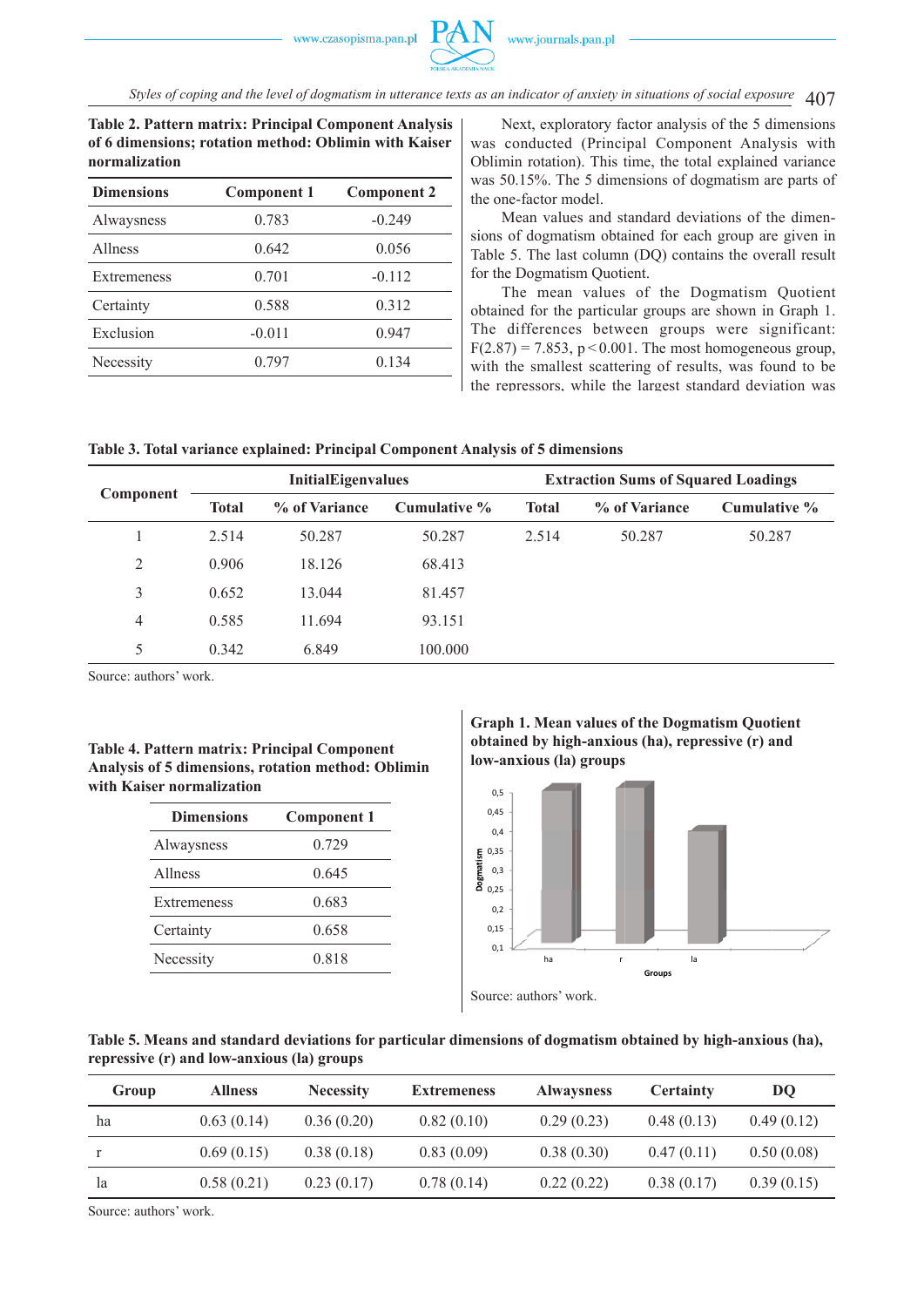

*Joanna Zinczuk-Zielazna, Monika Obrębska* 408

recorded for the low-anxious group (this concerns the overall Dogmatism Quotient).

A higher value of the Dogmatism Quotient was obtained for the repressors and high-anxious subjects, and a lower value for the low-anxious group. Hypothesis  $H_1$ was confirmed. As regards the individual dimensions of dogmatism, not all differences were statistically significant: alwaysness –  $F(2.85) = 2.838$ ,  $p = 0.064$ ; allness –  $F(2.87) = 2.893$ ,  $p = 0.061$ ; extremeness –  $F(2.87) = 2.104$ ,  $p = 0.128$ ; certainty –  $F(2.87) = 3.218$ ,  $p < 0.045$ ; necessity  $-F(2.87) = 5.919$ , p < 0.004.

To determine the level of significance of the differences identified between the low-anxious group (la), the repressors (r) and the high-anxious group (ha), Tukey's HSD test was used. The results are given in Table 6, with statistically significant results at p < 0.05 shown in bold type.

Statistically significant differences in the level of dogmatism, measured by the overall Dogmatism Quotient, were identified between the high-anxious and lowanxious groups and between the group of repressors and the low-anxious group. The measure of the effect size, expressed using Cohen's index ( $d = 0.79$  and  $d = 0.94$ ), indicates large differences between the studied groups. However hypothesis H<sub>2</sub> was not confirmed. The following dimensions proved to be especially significant:

- allness–not allness (r-la);
- necessity–possibility (ha-la, r-la);
- certainty–uncertainty (ha-la).

| Group | <b>Difference</b> | <b>Lower confidence</b><br>bound | <b>Upper confidence</b><br>bound | <b>Statistical</b><br>significance |  |
|-------|-------------------|----------------------------------|----------------------------------|------------------------------------|--|
|       |                   | Allness                          |                                  |                                    |  |
| ha-r  | $-0.053$          | $-0.160$                         | 0.053                            | 0.459                              |  |
| ha-la | 0.054             | $-0.052$                         | 0.160                            | 0.450                              |  |
| r-la  | 0.107             | 0.001                            | 0.214                            | 0.047                              |  |
|       |                   | Necessity                        |                                  |                                    |  |
| ha-r  | $-0.018$          | $-0.130$                         | 0.095                            | 0.926                              |  |
| ha-la | 0.131             | 0.018                            | 0.244                            | 0.018                              |  |
| r-la  | 0.149             | 0.036                            | 0.262                            | 0.006                              |  |
|       |                   | Extremeness                      |                                  |                                    |  |
| ha-r  | $-0.011$          | $-0.081$                         | 0.059                            | 0.921                              |  |
| ha-la | 0.046             | $-0.024$                         | 0.116                            | 0.272                              |  |
| r-la  | 0.057             | $-0.013$                         | 0.127                            | 0.134                              |  |
|       |                   | Alwaysness                       |                                  |                                    |  |
| ha-r  | $-0.081$          | $-0.238$                         | 0.075                            | 0.435                              |  |
| ha-la | 0.077             | $-0.080$                         | 0.233                            | 0.476                              |  |
| r-la  | 0.158             | $-0.001$                         | 0.316                            | 0.050                              |  |
|       |                   | Certainty                        |                                  |                                    |  |
| ha-r  | 0.012             | $-0.074$                         | 0.098                            | 0.941                              |  |
| ha-la | 0.095             | 0.009                            | 0.181                            | 0.026                              |  |
| r-la  | 0.083             | $-0.003$                         | 0.169                            | 0.060                              |  |
|       |                   | Dogmatism Quotient               |                                  |                                    |  |
| ha-r  | $-0.011$          | $-0.085$                         | 0.064                            | 0.938                              |  |
| ha-la | 0.102             | 0.027                            | 0.176                            | 0.004                              |  |
| r-la  | 0.112             | 0.038                            | 0.187                            | 0.001                              |  |

**Table 6. Statistical significance results for particular dimensions of the Dogmatism Quotient**

Source: authors' work.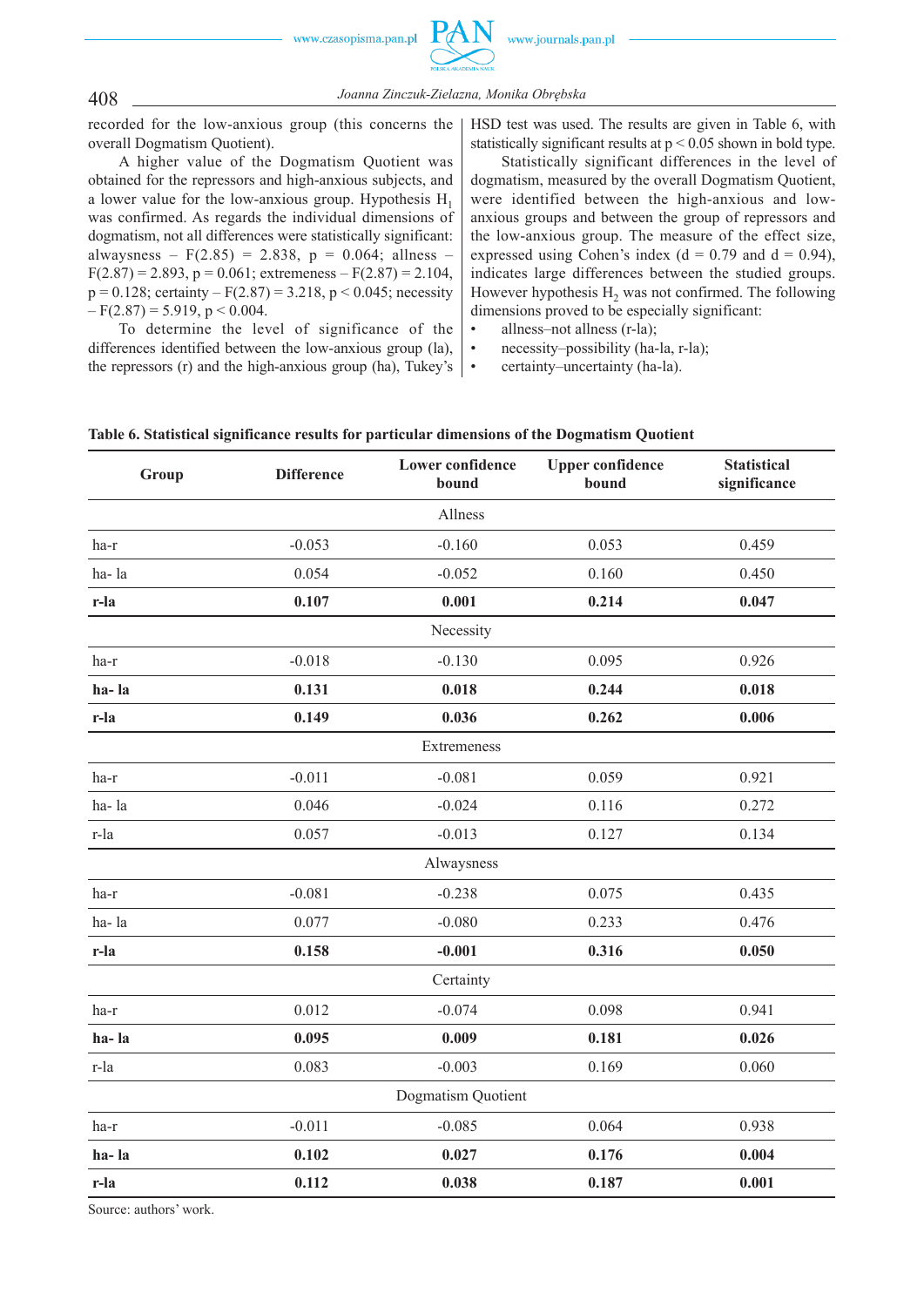

Styles of coping and the level of dogmatism in utterance texts as an indicator of anxiety in situations of social exposure  $\triangleleft$ 

|                                                                          | <b>DQ</b>       | <b>ALW</b>      | <b>ALL</b>      | <b>EXT</b>      | CE              | <b>NE</b>       | <b>EXC</b>   | <b>SA</b>       | <b>TA</b>       |
|--------------------------------------------------------------------------|-----------------|-----------------|-----------------|-----------------|-----------------|-----------------|--------------|-----------------|-----------------|
| <b>DOGMATISM</b><br><b>QUOTIENT</b>                                      |                 |                 |                 |                 |                 |                 |              |                 |                 |
| Pearson Correlation<br>Significance (2-tailed)                           | 1               | 0.40<br>0.01    | 0.44<br>0.01    | 0.57<br>0.01    | 0.89<br>0.01    | 0.57<br>0.01    | 0.31<br>0.01 | 0.11<br>0.30    | $-0.01$<br>0.94 |
| <b>ALWAYSNESS</b><br>Pearson Correlation                                 | 0.40            | 1               | 0.37            | 0.36            | 0.23            | 0.57            | $-0.02$      | 0.10            | $-0.11$         |
| Significance (2-tailed)                                                  | 0.01            |                 | 0.01            | 0.01            | 0.05            | 0.01            | 0.86         | 0.34            | 0.30            |
| <b>ALLNESS</b><br>Pearson Correlation<br>Significance (2-tailed)         | 0.44<br>0.01    | 0.37<br>0.01    | 1               | 0.29<br>0.01    | 0.25<br>0.05    | 0.43<br>0.01    | 0.12<br>0.26 | 0.22<br>0.05    | $-0.13$<br>0.24 |
| <b>EXTREMENESS</b><br>Pearson Correlation<br>Significance (2-tailed)     | 0.57<br>0.01    | 0.36<br>0.01    | 0.29<br>0.01    | 1               | 0.48<br>0.01    | 0.32<br>0.01    | 0.02<br>0.87 | 0.15<br>0.17    | $-0.05$<br>0.62 |
| <b>CERTAINTY</b><br>Pearson Correlation<br>Significance (2-tailed)       | 0.89<br>0.01    | 0.23<br>0.05    | 0.25<br>0.05    | 0.48<br>0.01    | 1               | 0.38<br>0.01    | 0.19<br>0.08 | $-0.04$<br>0.74 | 0.03<br>0.81    |
| <b>NECESSITY</b><br>Pearson Correlation<br>Significance (2-tailed)       | 0.57<br>0.01    | 0.57<br>0.01    | 0.43<br>0.01    | 0.32<br>0.01    | 0.38<br>0.01    | $\mathbf{1}$    | 0.15<br>0.15 | 0.18<br>0.10    | $-0.05$<br>0.62 |
| <b>EXCLUSION</b><br>Pearson Correlation<br>Significance (2-tailed)       | 0.31<br>0.01    | $-0.02$<br>0.86 | 0.12<br>0.26    | 0.02<br>0.87    | 0.19<br>0.08    | 0.15<br>0.15    | $\mathbf{1}$ | 0.12<br>0.26    | 0.00<br>0.97    |
| <b>SOCIAL APPROVAL</b><br>Pearson Correlation<br>Significance (2-tailed) | 0.11<br>0.30    | 0.10<br>0.34    | 0.22<br>0.05    | 0.15<br>0.17    | $-0.04$<br>0.74 | 0.18<br>0.10    | 0.12<br>0.26 | 1               | $-0.54$<br>0.01 |
| <b>TRAIT ANXIETY</b><br>Pearson Correlation<br>Significance (2-tailed)   | $-0.01$<br>0.94 | $-0.11$<br>0.30 | $-0.13$<br>0.24 | $-0.05$<br>0.62 | 0.03<br>0.81    | $-0.05$<br>0.62 | 0.00<br>0.97 | $-0.54$<br>0.01 | $\mathbf{1}$    |

#### **Table 7. Correlations between variables**

The results of the analysis of the last dimension, exclusion–inclusion – which was removed from the model of dogmatism – were also found to be significant:  $F(2.86) = 4.519$ ,  $p < 0.014$ . Tukey's HSD test showed that significant differences occurred between the highanxious and low-anxious groups and between the group of repressors and the low-anxious group.

To better understand the relationships between the variables, a correlation table is given below, with statistically significant results shown in bold type.

#### **Discussion**

The results confirmed hypothesis  $H_1$ : the DQ is lower among low-anxious persons and higher among highanxious persons and repressors. However, hypothesis  $H<sub>2</sub>$ was not confirmed: differences in DQ values between highanxious persons and repressors proved to be insignificant. These results show that only low-anxious persons differ from high-anxious persons and repressors, whose texts exhibit a certain structural similarity. Analysis of the dimensions of dogmatism shows that the speeches of lowanxious persons, compared with those of high-anxious persons and repressors, appear to be more individualized and detailed (dimension allness–not allness). Low-anxious persons are more flexible in their judgments and ready to adjust them (dimension necessity–possibility). They also more frequently express their doubts, uncertainty and indecision (dimension certainty–uncertainty). They consider various possibilities and are ready to assimilate them. The dimension of allness–not allness shows that repressors have a tendency to make frequent and excessive generalizations, and their judgments are characterized by stereotypization and lack of individualization. Like highanxious persons, they often place emphasis in their texts on the dimension of obligation, linked to pressure, compulsion and lack of possibility of choice. Their judgments are characterized by isolation and closure to influence. For high-anxious persons, there is also a high level of certainty in their statements and of belief in their correctness.

Our study has confirmed, in a new way, the previously discovered pattern whereby repressors exhibit more similarities to high-anxious persons than to lowanxious persons (see Myers, 2000; Myers, 2010; Newton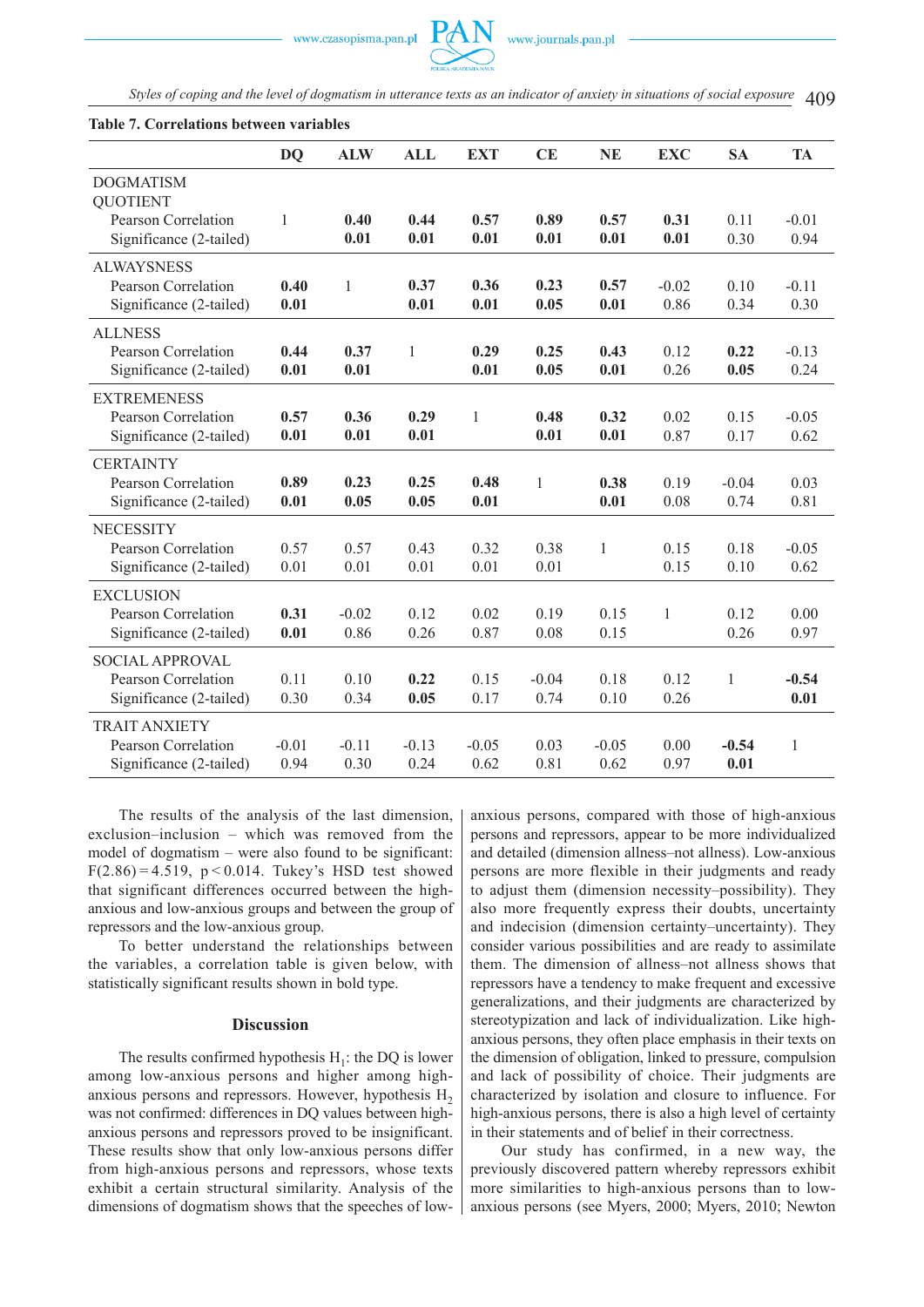

# *Joanna Zinczuk-Zielazna, Monika Obrębska* 410

& Contrada, 1992, for reviews). This fact casts doubt on their self-characterization, in which they deny their own susceptibility to anxiety. Analysis of the formal structure of subjects' texts showed that repressors and high-anxious persons exhibit a high level of dogmatism, significantly higher than that of low-anxious persons. This suggests that the high level of dogmatism is not dependent on the level of either defensiveness or trait anxiety. This assumption was confirmed by the correlations, calculated using Pearson's method, between results obtained on the Marlowe-Crowne Social Desirability Scale and the Spielberger Trait Anxiety Scale, and the Dogmatism Quotient and its subdimensions – no significant correlations were found. Hence the high level of dogmatism was probably a result of the state of anxiety. Interestingly, it is not important whether this is conscious anxiety (as in the case of the high-anxious subjects) or unconscious anxiety (as in the case of the repressors). An interesting direction of study, therefore, would be to investigate the relationship between the dogmatization of text structure and the state of anxiety tested by more objective methods, including measurements of physiological and behavioural indicators, for example heart rate or facial expressions of fear. It could be experimentally checked whether the intensity of stress/ anxiety/fear influences the level of dogmatization of text structure. Personality variables (high-anxiousness, lowanxiousness, repressiveness) could be treated and tested as a covariate.

The finding that persons with a high state of anxiety (conscious or repressed) exhibit a higher level of dogmatism in their texts than low-anxious persons is in accordance with the results of the classic work of Rokeach (1960), continued by such researchers as Rappaport (1979), Redfering (1979) and Johnson (2010). In Rokeach's view, those features of a belief structure which are externalized in the texts of persons with a high level of anxiety, such as excessive generalization, rigidity, feeling of compulsion, closure to influence, isolation of views and strong belief in their correctness, form a complex of defensive reactions which serve to protect against anxiety. A dogmatic belief structure imposes a certain order, giving an illusory sense of having control over reality and one's own emotions.

An alternative explanation of our results relates to the question of whether repressors avoid threatening stimuli in an automatic and unconscious way, or intentionally and consciously. Many researchers assume that repressors perform unconscious defensive self-deception strategies. However, some researchers (Baumeister & Cairns, 1992; Darkshan and Eysenck, 1999, 2005) state that people described as repressive may consciously use impression management strategies. Darakshan and Eysenck (1999) carried out research using the Self Deception Scale and the Impression Management Scale, which are components of the Balanced Inventory of Desirable Responding (Paulhus, 1984). High values of the self-deception motive and the impression management motive were obtained for the repressors. The value for impression management recorded for the repressors was higher than those recorded for the high-anxious and low-anxious groups. The value for self-

deception recorded for the repressors was higher than in the high-anxious group and similar to the low-anxious group. Repressors can be characterized by both a tendency towards self-deception and a conscious tendency to portray themselves in a positive light. These two tendencies strongly correlated with each other in the repressors group.

Therefore, their high scores for dogmatism may be the result of a conscious tendency to portray themselves as more self-confident and convinced of their statements. This assumption has never been studied in the context of dogmatism. How might a study be constructed to differentiate between conscious and unconscious lexical choices? It would be possible to compare texts that have been previously prepared, e.g. in writing, with spontaneous speech. The first should reflect conscious, intentional choices; the latter – more involuntary, automatic and unconscious choices.

In our view, however, the increased level of dogmatism in texts is the result of a state of anxiety. It is not the result of intentional impression management. A high level of dogmatism was also discovered in the texts of high-anxious persons, who are characterized by a low susceptibility to motives of social approval, impression management and self-deception.

To confirm this thesis we can compare the pattern of results obtained in our study with that obtained in a study of patients diagnosed with paranoid schizophrenia (Obrębska & Nowak, 2011; Obrębska, 2013). Anxiety in schizophrenia is primarily disintegrative, and triggers a feeling of chaos and being lost. It is interesting to note that the average levels of dogmatism in the texts of schizophrenia patients, particularly those with positive symptoms of the disease, were found to be close to the level of dogmatism of highanxious persons and repressors. The average score for healthy persons is close to that for low-anxious persons. Hence anxiety seems to be crucial for dogmatism.

Persons with a tendency to react with anxiety in situations of social exposure, namely high-anxious persons and – as it turned out – repressors also, coped with the anxiety being felt by means of a certain cognitive rigidity, externalized in the frequent selection of dogmatic expressions. Low-anxious persons, in situations of social exposure, did not react with such a high state of anxiety, and consequently their texts were characterized by greater openness, plasticity and expressed uncertainty.

### **References**

- Altemeyer, B. (1996). *The Authoritarian Specter.* Cambridge: Harvard University Press.
- Asendorph, J.A., & Scherer, K.R. (1983). The discrepant repressor: differentiation between low anxiety, high anxiety and repression of anxiety by autonomic-facial-verbal patterns of behavior. *Journal of Personality and Social Psychology*, *45*, 1334–1346.
- Baruffol, E. (1980). On the validity of the dogmatism content-analysis procedure of Ertel. *Zeitschrift für Sozialpsychologie, 11*, 4, 225–232.
- Baumeister, R.F., & Cairns, K.J. (1992). Repression and self-presentation: When audiences interfere with self-deceptive strategies. *Journal of Personality and Social Psychology, 62*, 3, 651–662.
- Byrne, D. (1961). The Repression–Sensitization Scale: rationale, reliability, and validity. *Journal of Personality, 29*, 334–349.